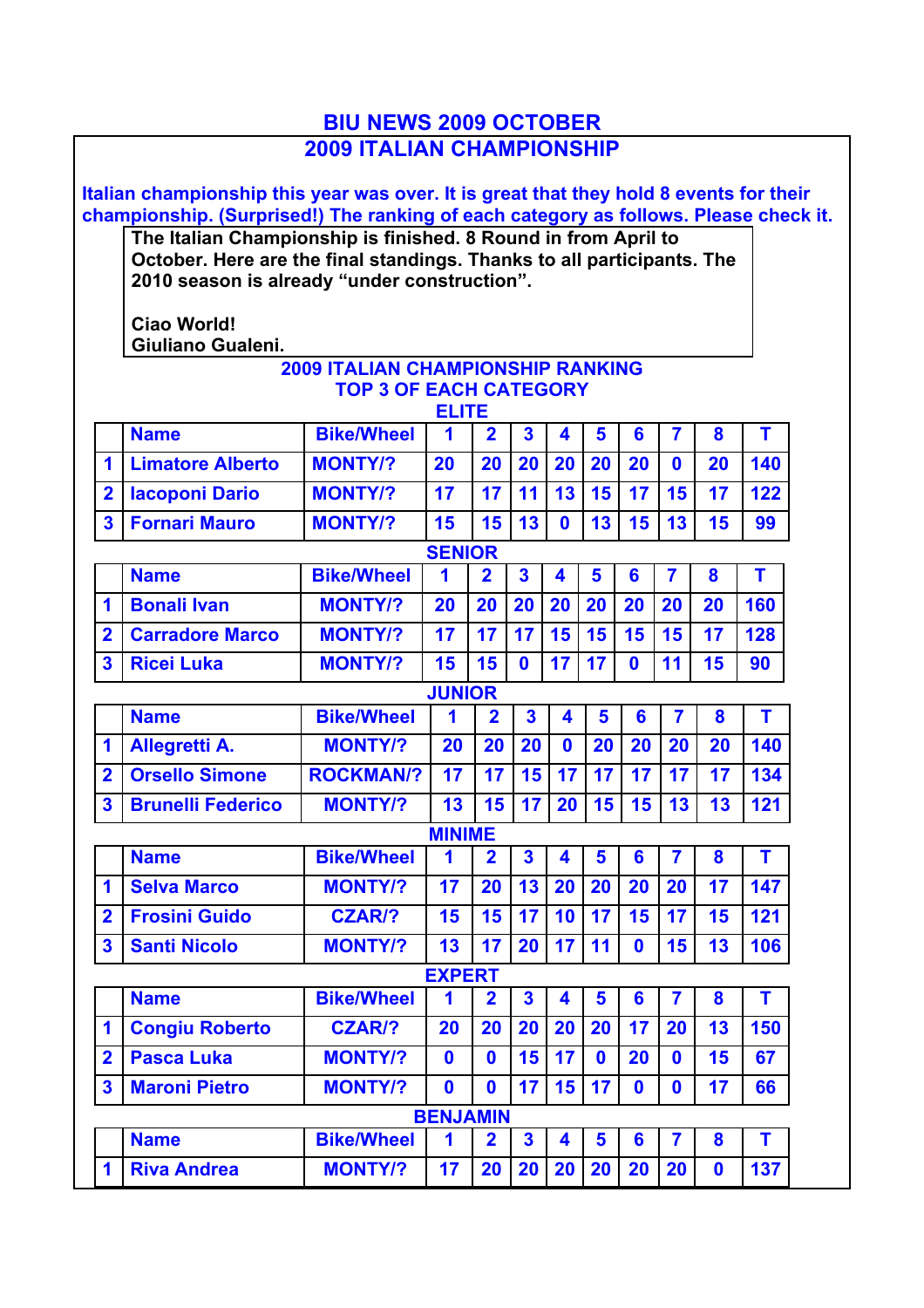| 2 | <b>Bonanida Marco</b>    | <b>MONTY/?</b>    | 20             | 17 | 17        |    |   |    |    |                 | 122 |
|---|--------------------------|-------------------|----------------|----|-----------|----|---|----|----|-----------------|-----|
| 3 | <b>Massoli Marco</b>     | <b>MONTY/?</b>    | 15             | 15 | 15        | 15 |   |    |    | 15 <sub>1</sub> | 86  |
|   |                          |                   | <b>POUSSIN</b> |    |           |    |   |    |    |                 |     |
|   | <b>Name</b>              | <b>Bike/Wheel</b> |                | 2  | 3         |    | 5 | 6  |    |                 |     |
|   | <b>Golfarini Matteo</b>  | <b>MONTY/?</b>    | 0              | 20 | <b>20</b> | 17 |   |    | 20 | 15              | 92  |
| 2 | <b>Crescenzi Diego</b>   | <b>MONTY/?</b>    | Ω              | 17 | 17        |    |   |    |    |                 | 68  |
| 3 | <b>Amighetti Claudio</b> | <b>MONTY/?</b>    | 0              |    |           | 15 |   | 20 |    |                 | 55  |

### **News No.24 dated 19/10/2009**

# **FROM BAC**

## **Dear,**

**The last summer we make the first fair exclusive of BikeTrial. Two days of BikeTrial in Torredembarra - (Tarragona - Catalonia). Very interesting things were realized:** 

**Dual mini, for young boys Super Dual Up of step I Jump of Length Balance, for young boys Jump of height School Competition for school Competition of fathers Demo's Conference Clasic bikes Catalan indoor Cup Mecanic school compete of mechanics compete for drawing compete for photography Stands of bikes**

**Foto Galery:** http://picasaweb.google.es/zipipaldi86/20090713FotosFiraDeBiketrial?authkey=Gv1sRgCKio5Y3YjpOZRw **Foto Galery 2:**

**http://www.flickr.com/photos/andresantunez/sets/72157621223684013/ Video general: http://www.vimeo.com/6605433 Video Catalan Cup: http://www.vimeo.com/6606100 Video Final Catalan Cup: http://www.vimeo.com/6867401**

**In 2010 we have the hope to realize it more big, 3-4 days, hopefully of international interest (similar koxx days).. Tower Days, serious good for the name of the village, Torredembarra -similar to tower.**